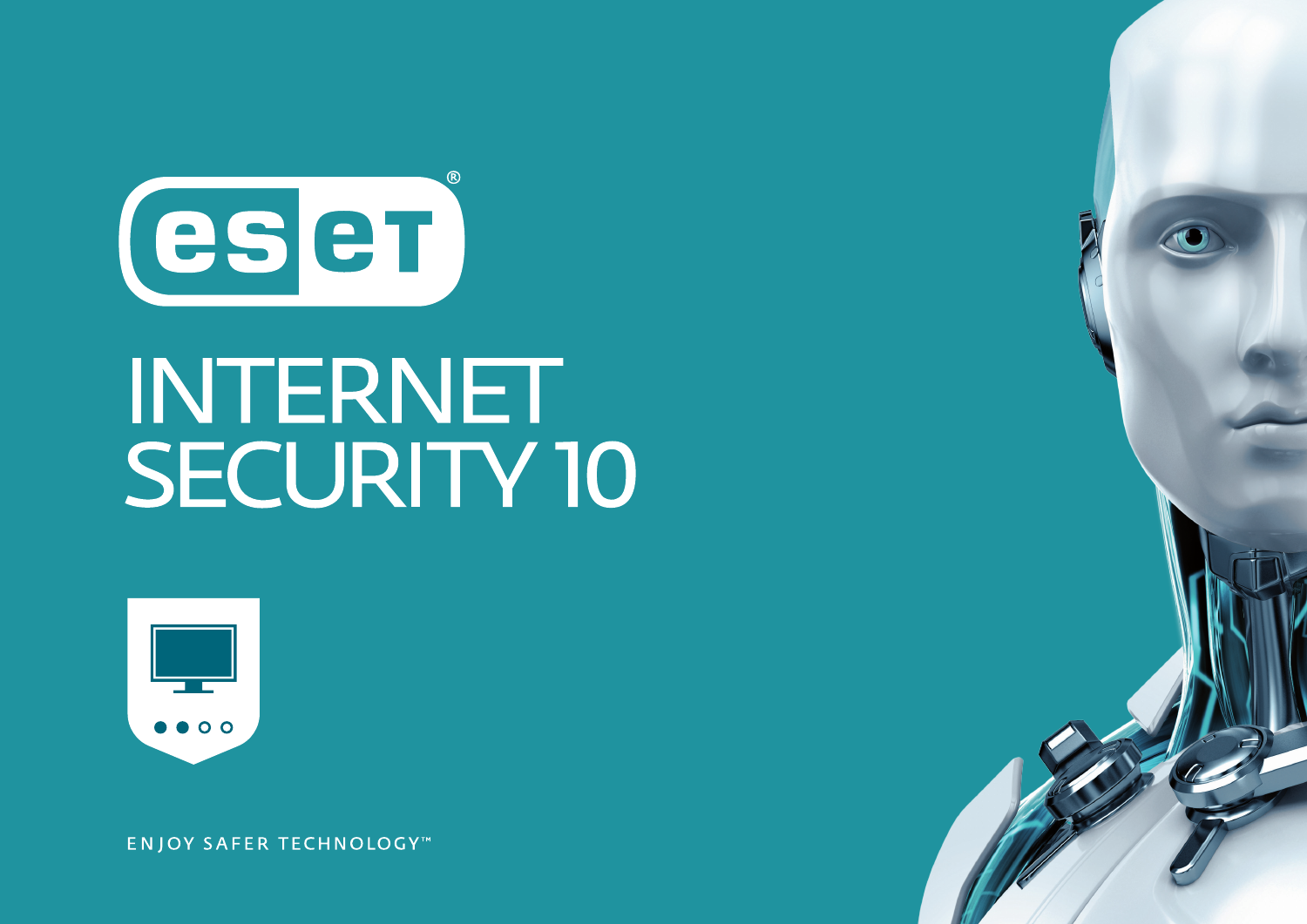

# **INTERNET SECURITY 10**

All-new ESET Internet Security® 10 delivers rock-solid protection for everyday web users, built on ESET's trademark best mix of detection, speed and usability. As well as giving you proven ESET Antivirus, it shields your webcam, lets you check your home Wi-Fi router's security, and helps you bank and pay more safely online.



# **Making the internet safer for you to enjoy**

Explore the great online, securely protected by ESET's award-winning detection technology. It's trusted by over 110 million users worldwide to detect and neutralize all types of digital threats, including viruses, rootkits, worms and spyware. It also protects against techniques that seek to evade detection, and blocks targeted attacks and exploits.

| <b>Antivirus and Antispyware</b>                        | Provides proactive protection against all types of online and offline threats and prevents malware spreading to other users                                                                                                                                      |
|---------------------------------------------------------|------------------------------------------------------------------------------------------------------------------------------------------------------------------------------------------------------------------------------------------------------------------|
| <b>Exploit Blocker</b>                                  | Blocks attacks specifically designed to evade antivirus detection and eliminates lockscreens and ransomware<br>Protects against attacks on web browsers, PDF readers and other applications, including Java-based software                                       |
| <b>Advanced Memory Scanner</b>                          | Enables improved detection of persistent malware that employs multiple layers of encryption to conceal its activity                                                                                                                                              |
| <b>Cloud-Powered Scanning</b>                           | Speeds up scans by whitelisting safe files based on the ESET Live Grid® file reputation database<br>Helps to proactively stop unknown malware based on its behavior, by comparing it with our cloud-based reputation<br>system                                   |
| <b>Scan While Downloading Files</b>                     | Decreases scanning time by scanning specific file types – such as archives – during the download process                                                                                                                                                         |
| <b>Idle-State Scanning</b>                              | Aids system performance by performing in-depth scans when your computer is not in use<br>Helps detect potential inactive threats before they can cause damage                                                                                                    |
| <b>Host-Based Intrusion</b><br>Prevention System (HIPS) | Lets you customize the behavior of the system in greater detail<br>Gives you the option to specify rules for system registry, active processes and programs, and fine-tune your security<br>posture                                                              |
| Script-Based Attack<br>Protection<br><b>NEW</b>         | Detects attacks by malicious scripts that try to exploit Windows PowerShell<br>Also detects malicious JavaScripts that can attack via your browser. Mozilla Firefox, Google Chrome, Microsoft Internet<br>Explorer and Microsoft Edge browsers are all supported |

#### **Enjoy the full power of your computer**

Leaving more power to the programs you use daily, ESET Internet Security 10 lets you play, work and browse the internet without slowdowns. Stay unplugged and online longer with battery-saving mode and enjoy gaming without distracting pop-ups.

| <b>Small System Footprint</b> | Maintains high performance and extends the lifetime of hardware<br>Fits any type of system environment<br>Saves internet bandwidth with extremely small update packages                                          |
|-------------------------------|------------------------------------------------------------------------------------------------------------------------------------------------------------------------------------------------------------------|
| <b>Gamer Mode</b>             | ESET Internet Security automatically switches to silent mode if any program is run in full-screen<br>System updates and notifications are postponed to save resources for gaming, video, photos or presentations |
| Portable Computer Support     | Postpones all non-actionable pop-up windows, updates and system-hungry activities to preserve system resources so<br>that you can stay online and unplugged longer                                               |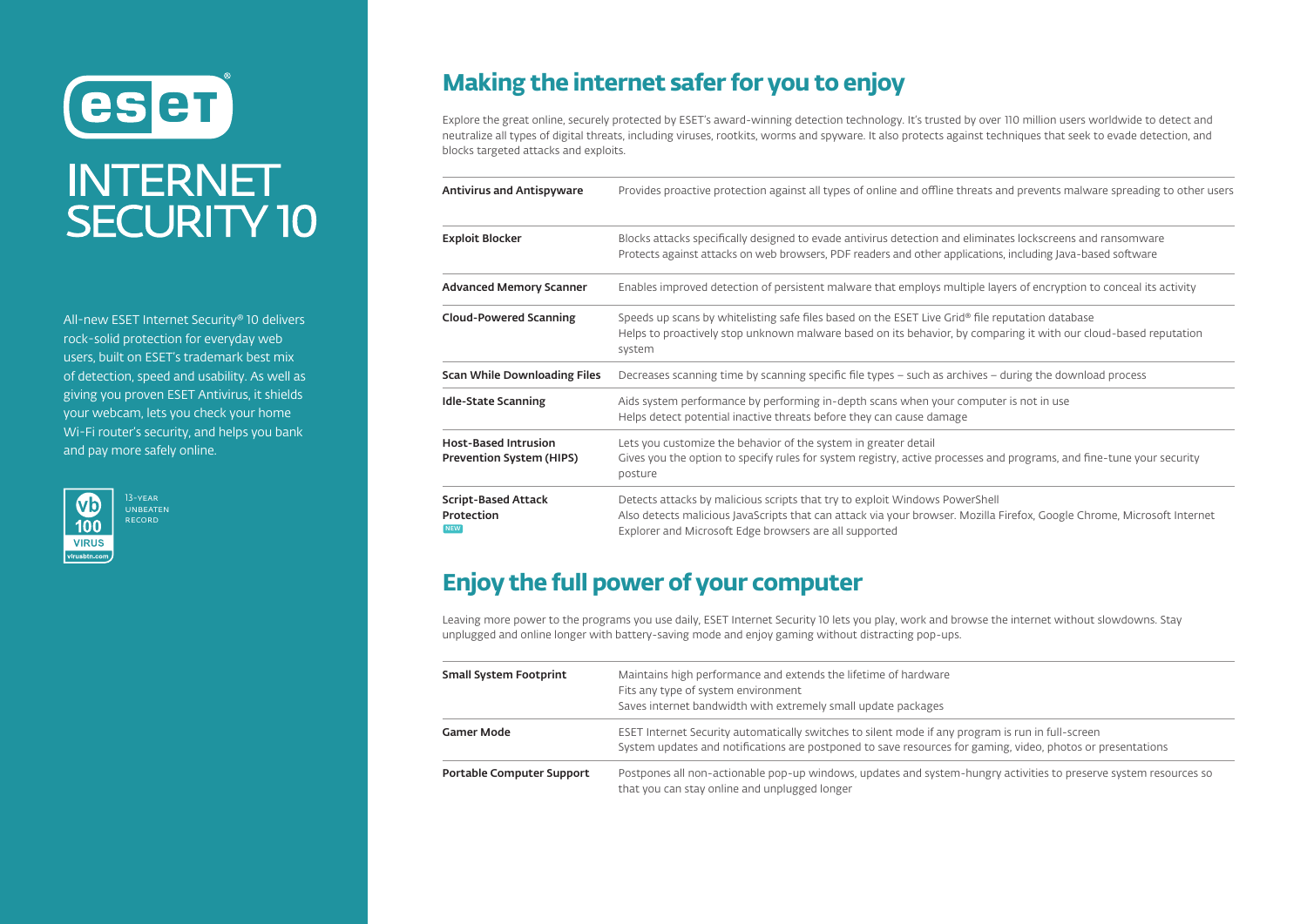## **Protect your privacy**

Stop hackers from misusing your passwords and stay safe while online banking and making online payments. Enjoy safer connections, protect your webcam and home Wi-Fi router from intruders, and protect your private data from ransomware.

| <b>Ransomware Shield</b><br><b>NEW</b>       | Blocks malware that tries to lock you out of your personal data and then asks you to pay a 'ransom' to unlock it.                                                                                                                                                                                                                                                                                                         |
|----------------------------------------------|---------------------------------------------------------------------------------------------------------------------------------------------------------------------------------------------------------------------------------------------------------------------------------------------------------------------------------------------------------------------------------------------------------------------------|
| <b>Webcam Protection</b><br><b>NEW</b>       | Constantly monitors all the processes and applications running on your computer, to see which ones want to use your<br>webcam. It alerts you to any that unexpectedly try to access your webcam, and lets you block them.                                                                                                                                                                                                 |
| <b>Home Network Protection</b><br><b>NEW</b> | Get ready for the Internet of Things (IoT) with this extra security for your home Wi-Fi router. Enables you to test your<br>home router for vulnerabilities, such as weak password or out-of-date firmware, and offers you options for remediation.<br>Also provides you with an easy-to-access list of connected devices, with devices categorized by type (e.g. smartphone, IoT,<br>etc.), to show you who's connected. |
| <b>Personal Firewall</b>                     | Prevents unauthorized access to your computer and misuse of your personal data                                                                                                                                                                                                                                                                                                                                            |
| <b>Network Attack Protection</b>             | In addition to Personal Firewall, automatically protects your computer from malicious network traffic, blocking threats<br>revealed by dangerous traffic patterns                                                                                                                                                                                                                                                         |
| <b>Banking &amp; Payment Protection</b>      | Features a special secured browser through which you can safely pay online<br>Automatically protects you on internet banking sites<br>Encrypts the communication between the keyboard and the browser for safer transactions<br>Protects you from keyloggers                                                                                                                                                              |
| <b>Botnet Protection</b>                     | Added layer of security that protects against botnet malware – preventing your computer from being misused for spam and<br>network attacks<br>Benefit from a new type of detection thanks to Network Signatures, for even faster blocking of malicious traffic                                                                                                                                                            |
| Anti-Phishing                                | Protects you from attempts to acquire sensitive information such as usernames, passwords or other sensitive personal<br>details by fake websites masquerading as trustworthy ones                                                                                                                                                                                                                                         |
| <b>Out-of-Home Network</b>                   | Alerts you when connecting to an unknown network and prompts you to switch to<br>the Strict Protection mode<br>Makes your device invisible to other computers connected to the same network                                                                                                                                                                                                                               |
| <b>Device Control</b>                        | Allows you to prevent unauthorized copying of your private data to an external device<br>Allows you to block storage media - CDs, DVDs, USB sticks, and disk storage devices<br>Lets you block devices connecting via Bluetooth, FireWire and serial/parallel ports                                                                                                                                                       |
| Antispam                                     | Keeps unwanted emails from clogging your mailbox                                                                                                                                                                                                                                                                                                                                                                          |



Copyright © 1992 – 2016 ESET, spol. s r. o. ESET, ESET logo, ESET android figure, NOD32, ESET Smart Security, SysInspector, ThreatSense, ThreatSense.Net, LiveGrid, LiveGrid logo and/or other mentioned products of ESET, spol. s r. o., are registered trademarks of ESET, spol. s r. o. Windows® is a trademark of the Microsoft group of companies. Other here mentioned companies or products might be registered trademarks of their proprietors. Produced according to quality standards of ISO 9001:2008.



Each license comes with free, industry-leading customer support, supplied locally in your language.